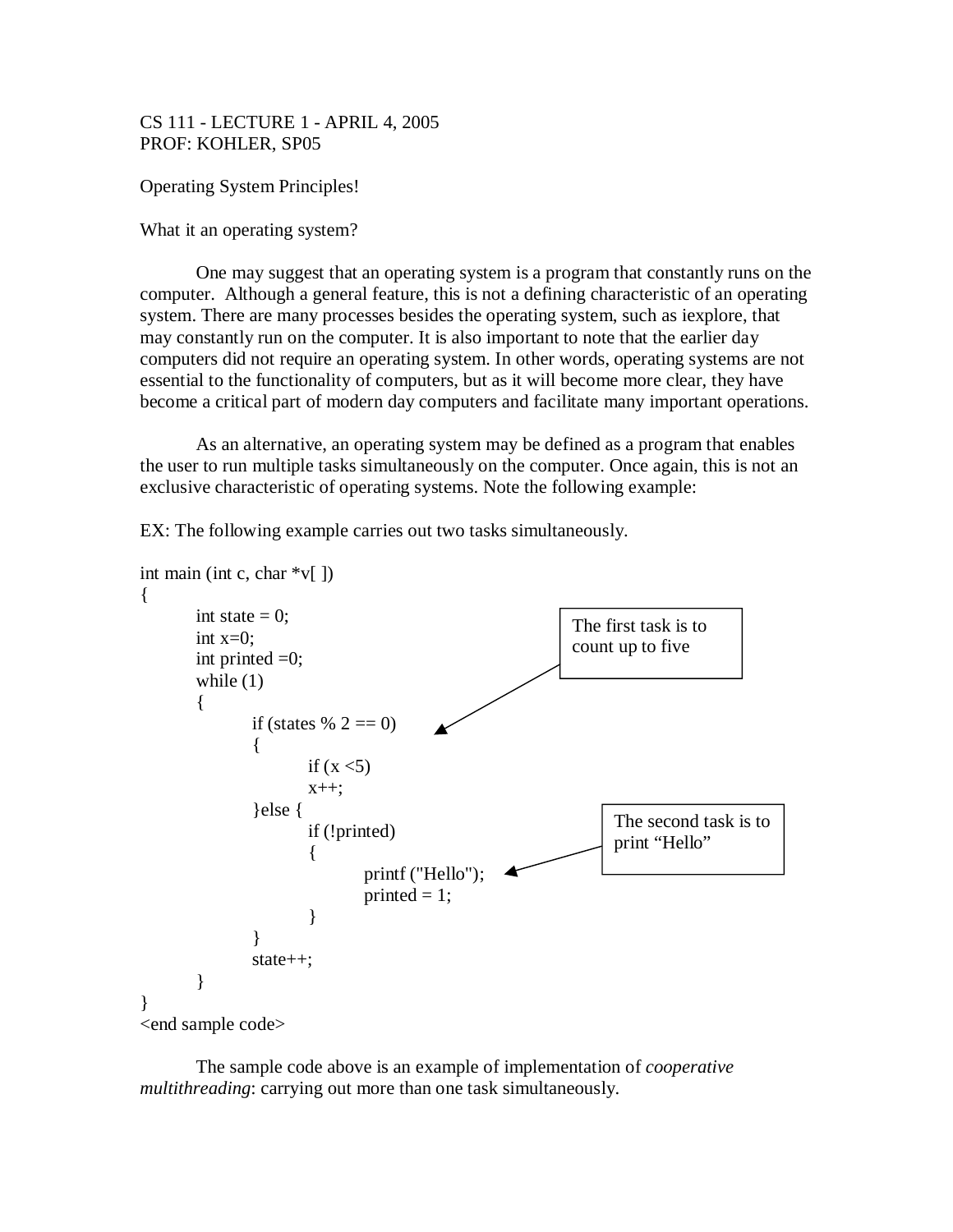Another proposed definition may describe the operating system as an *abstract* system environment or a program that creates an interface between the hardware and many other software applications. Accessing data on a disk is an example that justifies the need for such a program. The disk can be considered as a linear array of bytes, and without the use of an operating system, applications may directly address an array cell location to read a certain byte of data, e.g. the  $4000<sup>th</sup>$  byte. This operation can certainly be simplified if a program (such as the operating system) would "abstract" the hardware (e.g. the disk) into a more usable form (e.g. …/work/temp). However, although interfacing with the hardware is indeed an essential role of operating systems, the given definition is still far from including all critical aspects of an operating system. These features are listed below:

The most fundamental characteristics of an operating system:

\* Protecting hardware access

In a computer with an operating system, only the operating system has the privilege to access the hardware directly; all other applications must access the hardware through the operating system. This is the most important functionality of an operating system as incorrect handling of hardware access may have catastrophic consequences. For example, the "HCF" (halt and catch fire!) opcode in IBM360 could cause the processor to toggle a subset of the bus lines as rapidly as it could; this could even cause the system to catch fire (HCF is not the actual instruction name, just a humorous reference to such instructions). One can imagine how improper handling of hardware by the operating system may have truly undesired consequences. This may be an extreme case, yet it demonstrates the importance of the operating system functionality in managing hardware access. \*

\* Synchronizing hardware access.

In order to allow more than one process to run simultaneously on a computer (and access hardware while doing so), it is crucial to maintain the correct state of the architecture. For example, two processes may attempt to update a single register, or one may attempt to read a register content before another has finished updating its value. Keeping track of such interactions among hardware and multiple applications is another important role of operating systems in modern computers.

\* Allowing safe sharing of resources

Computer resources may be in demand by more than one process, and their sharing needs to be regulated and controlled based on availability and/or other factors. Unrestricted access to computer resources in such conditions is simply not an option, as the operating system needs to create a balance between demand and availability of resources while application are being executed.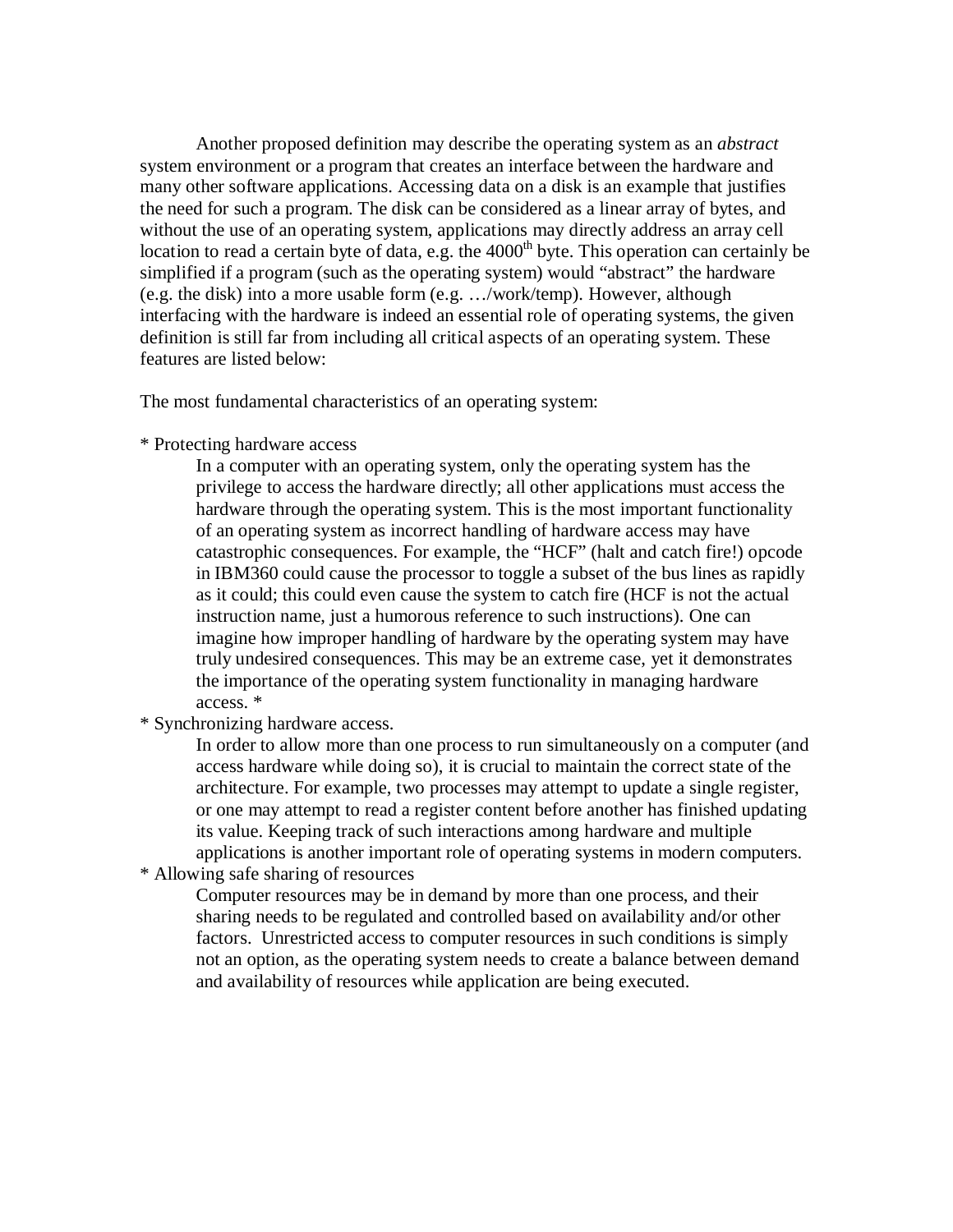GOALS of this course:

\* understanding abstraction and interfaces

- how to choose them
- how to use them (performances, ease, safety)
- how to improvise
- what's under the hood.

\* understanding protection, management (lower level), and policy (higher level)

\* achieving an appreciation for system complexity:

- managing and fixing the bugs/complexities of large programs.

## READING DATA:

Let's take a look at a couple of potential operating system interfaces for reading data from a file. We'll start with a couple of potential \*system call\* interfaces (system call = interface between the operating system and applications). Each interface will impose some constraints on both the OS and the applications. It is important to know why the current OS interface is the way it is. In the following examples, a "file descriptor" (fd) will be defined and used as an object that represents a data file. For now, the details of what exactly a file descriptor is (a pointer, etc.) will be ignored, as this subject will be returned to later in the course.

\_\_\_\_\_\_\_\_\_\_\_\_\_\_\_\_\_\_\_\_\_\_\_\_\_\_\_\_\_\_\_\_\_\_\_\_\_\_\_\_\_\_\_\_\_\_\_\_\_\_\_\_\_\_\_\_\_\_\_\_\_\_\_\_\_\_\_\_\_\_\_

Here are some different methods to read a line of data from a file: 1) Read the data into a data array that contains the files contents.  $data[0] = 1$ st byte of file  $data[1] = 2nd$  byte...  $data[2] = 3rd$  byte... etc

2) As in higher order languages, such as Perl, one can simply put the contents of a file into a variable, ( example:  $$DATA = < fd>$  );

3) Read the file using buffered I/O. char buf[ $1024$ ]; int  $r = read(fd, but, 1024);$  $<$  NOTE  $>$  #2 compiles into code like #3

How is #2 implemented by the compiler? Below, some different approaches are considered and evaluated.

Approach 1: To have the OS determine the length of a line and form a buffer of appropriate length prior to reading the data into the buffer. Determine the length of a line.

- 1. Form a buffer of appropriate length.
- 2. Read the data into the buffer.

In order to check the length of the line, one can implement a system call length of line(fd), with the parameter fd representing the file descriptor.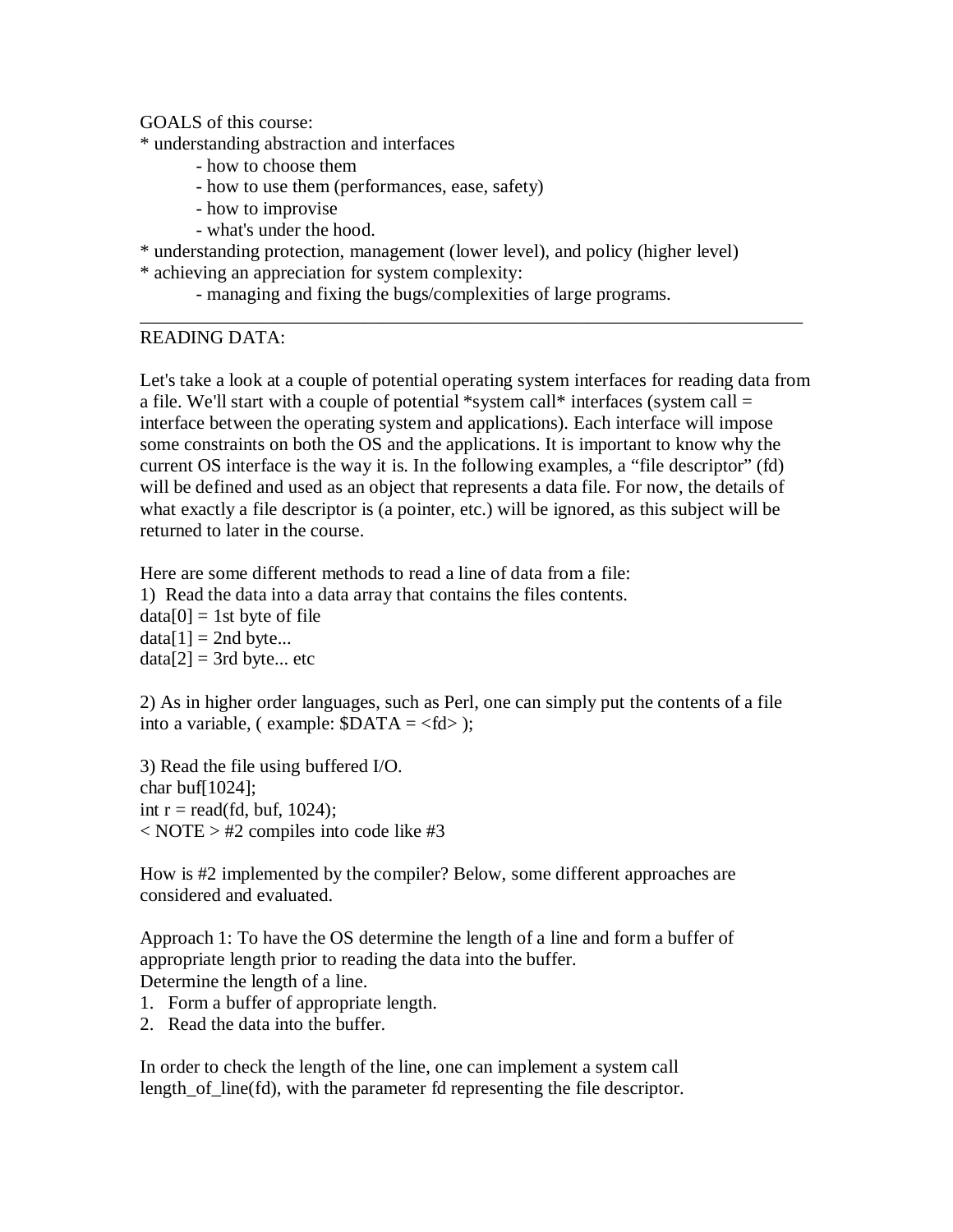```
Example:
readline()
{
        int l = length_of_line(fd);char c, *s;
        s = \text{malloc}(l+2);
        seek (fd,0);
        read (fd,s,l+1);}
```
Concerns with implementation suggested above: Such design would mandate certain policies to the OS:

1.) The files are organized in lines.

2.) A line needs to be defined.

3.) File descriptor needs to be defined.

There is also another major problem with this design: with a system call to determine the length of a line, the kernel is given an unbounded amount of work. This is not a good practice since kernel may fail to finish the unbounded task, and the entire system, not only the specific application, will crash.

Approach 2: To inspect the file one character at a time and look for the end of line character. This approach would solve the problem of unbounded work for the OS, since the read calls are finite and the kernel can switch off from the task.

```
Example:
readline()
{
        int l = 0;
        char c, *s;
        while ((read (fd, &c, l)), c! = \ln1++:
        s = \text{malloc}(l+2);
        seek (fd,0);
        read (fd,s,l+1);
}
```
Policy and Mechanism:

Prior to evaluating the previous approach to reading a line of data, it is important to learn about policy and mechanism (policy was already referred to in the first approach). Policy is a particular high-level goal defined for an operating system. For example, the definition of a line is a policy (end of line character, maximum length, etc.). Mechanism is a concrete method to achieve a policy. Reading one character at a time and checking for an end of line character to read in a line of data is an example of a mechanism. In general, policies change frequently, and it is a bad idea to hard-code any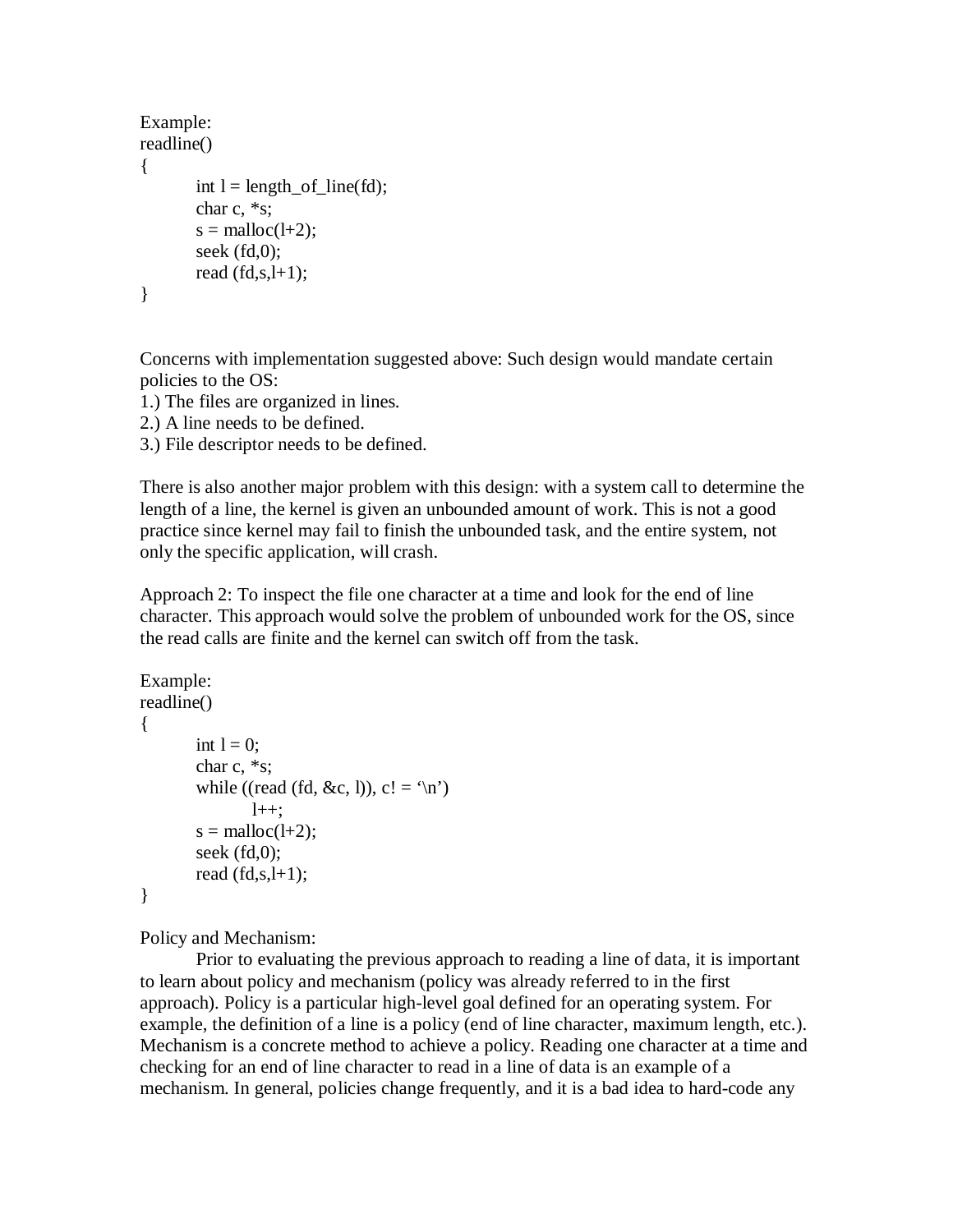particular policy into an operating system. Mechanisms, however, are more general; one can implement many line-end policies with a read-one-character mechanism. Therefore, an operating system aims to provide mechanisms that are flexible enough to implement any reasonable policy.

While some of the problems of the first approach may be solved by the second, the new approach creates another major problem. There are l+2 to l+3system calls in the readline() function above. System calls by the kernel are expensive in terms of time, and therefore this implementation would be too slow to be practical.

Approach 3: The application may send a request to the operating system and read in more than one bit at a time. Then, the application checks whether the end of line character  $(\n\cdot \n\cdot)$ is within the characters read into the buffer. If the end of line character does not appear in the buffer, another read request is sent to the operating system with a larger buffer. The following C code implements this operation starting with a character buffer of size 1024.

```
Example:
char* readline()
{
        char *buf = malloc (1024);
        int siz = 1024;
        int pos = 0;
        while (1){
                read (fd , buf , siz);
                for (pos = 0; pos<siz; pos++)
                         if ( buf[pos] == \ln' )
                                 return buf;
                free (buf);
                \text{size} *= 2;
                buf = \text{malloc}(\text{siz});seek (fd,0);}
}
```
Such an application may be regarded as another level of abstraction between the main operating system and the user application. By reading many characters at a time, the application avoids excessive interruptions of the operating system, while it does not mandate unnecessary policies to the operating system (such as having a certain length for a line,...)

There are three main problems with the sample code above:

A) Data is read multiple times from the file.

B) As the code executes, the file descriptor points at random locations.

C) There is no error checking for the following possible failures: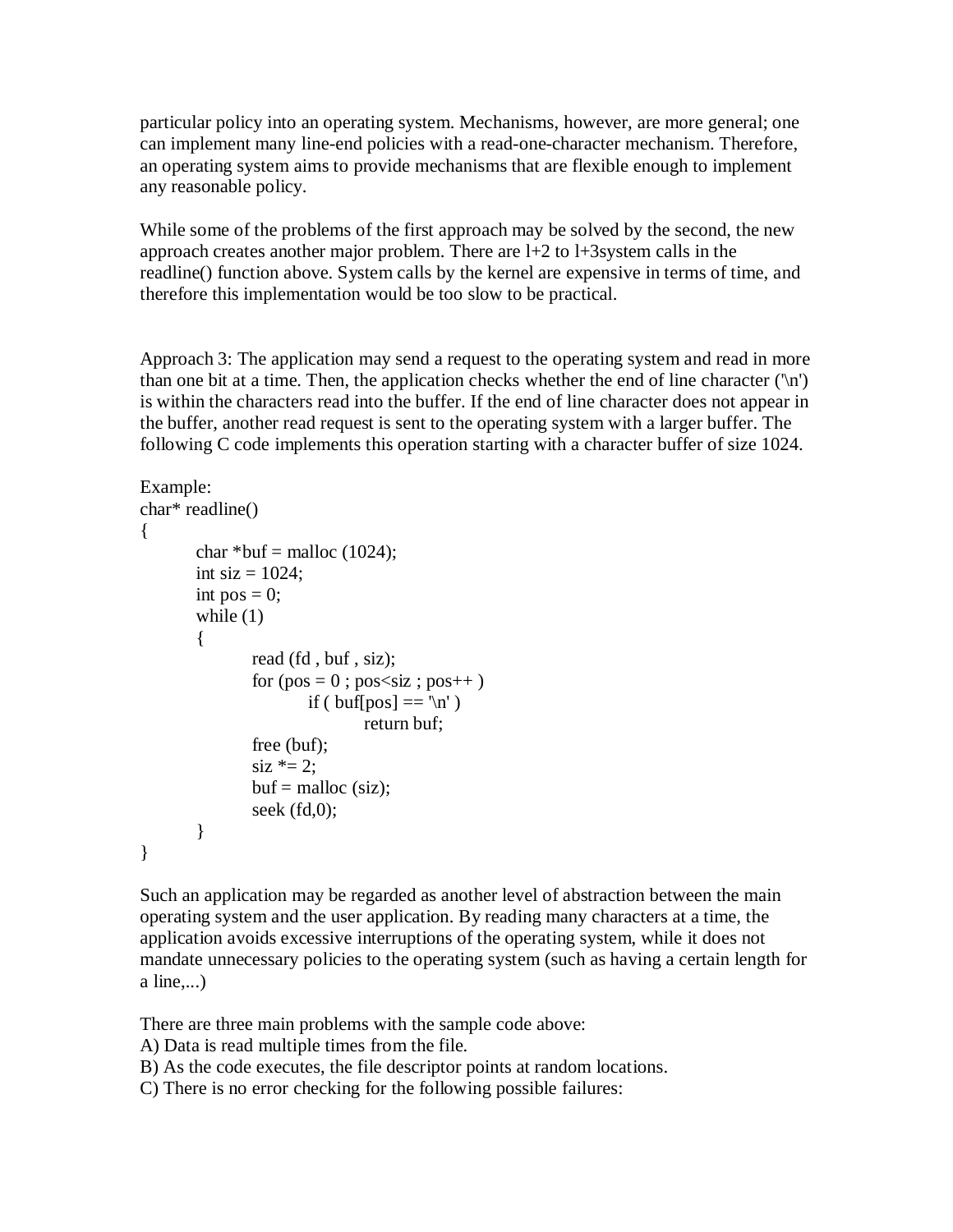I) Failure to allocate memory for a larger buffer size. II) Seek command failure. III) Read command failure. IV) siz\*2 may overflow.

Approach 4: With some minor modifications to the previous sample code, one can avoid reading the same data bits more than once. Using a second buffer, called \*nbuf, the example below reads in a series of bits into \*buf only once. If the end of line character does not appear in the characters read, what is already read into the buffer will be kept aside and another read request to the operating system will be made.

```
Modified example:
char* readline ()
```

```
{
       char *buf = malloc (1024), *nbuf;
       int siz = 1024;
       int pos = 0;
       while (1){
              read (fd , buf+pos , siz-pos);
              for (; pos<siz; pos++)if ( buf[pos] == 'n' )
                             return buf;
              nbuf = malloc (siz*2);
              memcpy (nbuf, buf, siz);
              free (buf);
              buf = nbuf:}
}
```
This approach avoids reading repetitive data bits into the buffer; however, it can still be improved with additional error checking mechanisms. For example, the memcpy or the read command may fail, and their failures need to be handled properly. In addition, following the read command, the application must check whether there were enough characters returned by the operating system to fill in the buffer.

Approach 5: Sharing a file with the operating system with memory mapping: This approach will be addressed in later chapters.

## CLOSING THOUGHTS

The exercise above has hopefully shown some of the consequences of choosing different interfaces. Choosing the right interface is an important lesson to learn whether one programs an operating system or any other application. Learning about operating systems, however, creates an exceptional opportunity to learn this lesson since interfaces find such great importance in the context of operating systems. A bad operating system